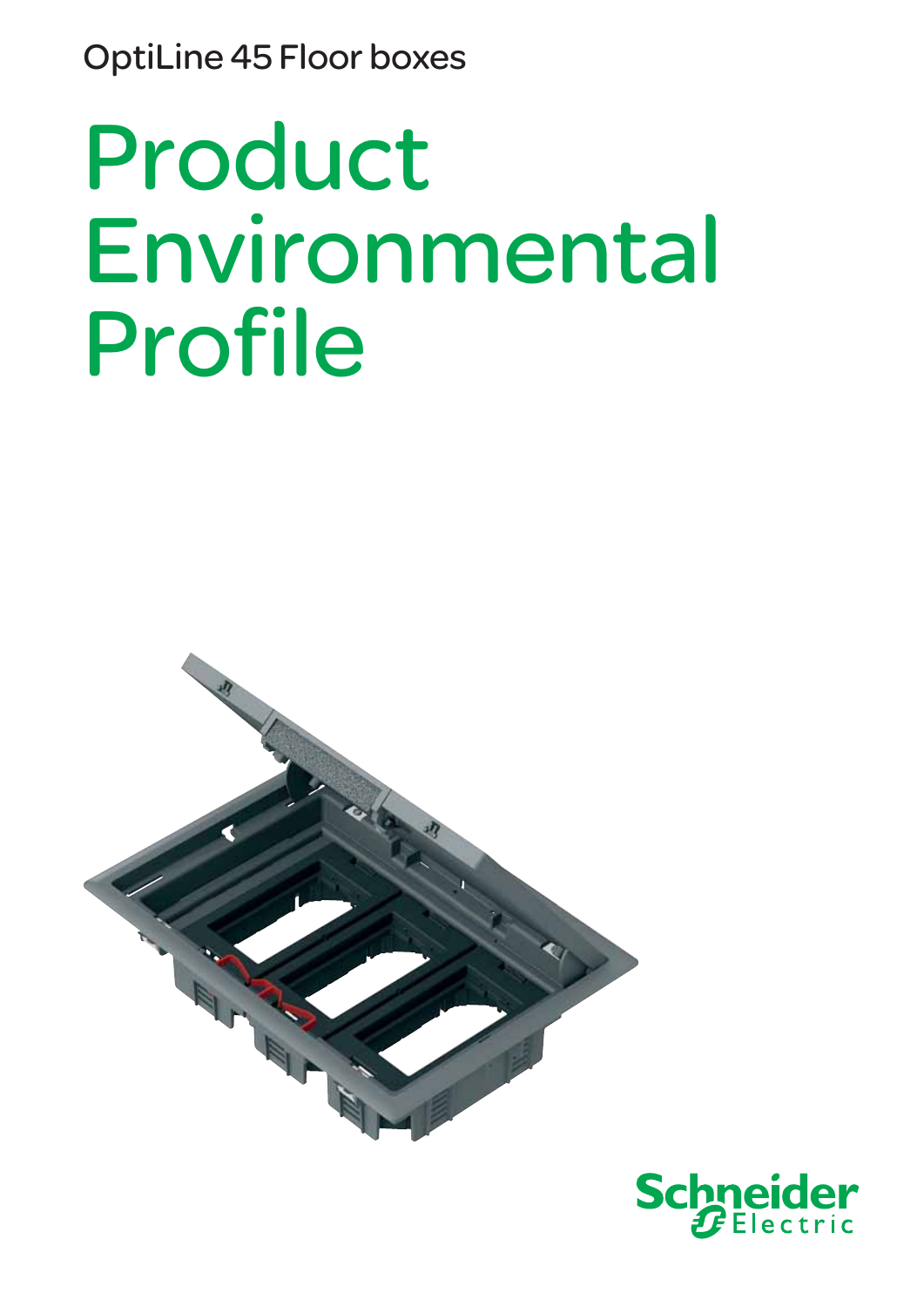## Product Environmental Profile - PEP

### Product overview

The main function of the OptiLine Floor box product range is to distribute electricity and VDI (Voice, Data, Image) to the end user in commercial buildings.

The representative product used for the analysis is Six module floor box (ref. no. ISM50636).

The environmental impacts of this referenced product are representative of the impacts of other products in the range which have been developed with the same technology.

The environmental analysis was performed in conformity with ISO14040 "Environmental management: Life cycle assessment – Principle and framework".

This analysis takes the stages in the life cycle of the product into account.

### Constituent materials

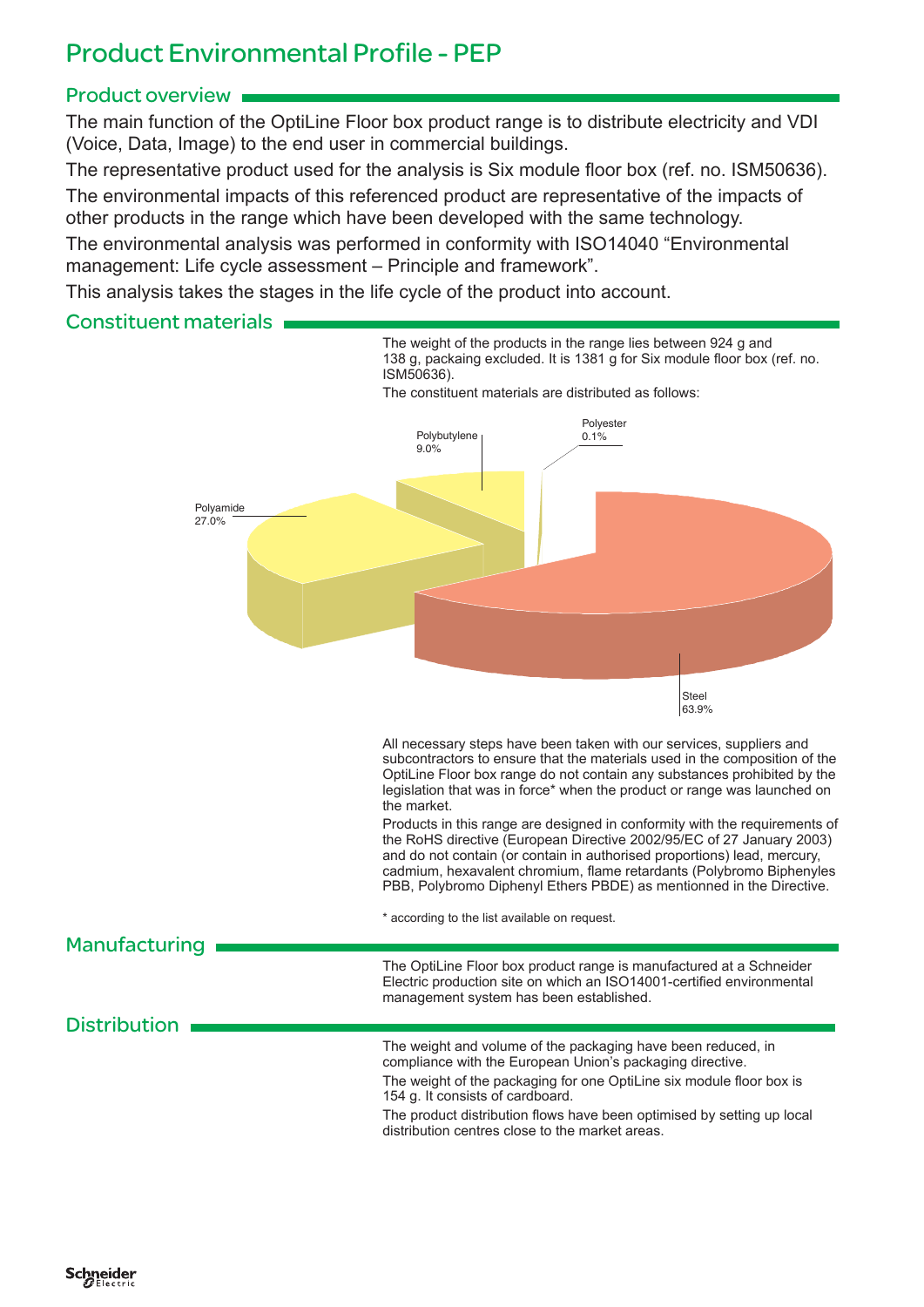## Product Environmental Profile - PEP

| <b>Utilization</b>           |                                                                                                                                                                                                                          |
|------------------------------|--------------------------------------------------------------------------------------------------------------------------------------------------------------------------------------------------------------------------|
|                              | The products of the OptiLine Floor box product range do not generate<br>environmental pollution requiring special precautionary measures (noise,<br>emissions, and so on).                                               |
| End of life                  |                                                                                                                                                                                                                          |
|                              | At end of life, the products in the OptiLine Floor box product range can<br>either be dismantled or ground to facilitate the recovery of the various<br>constituent materials.<br>The product is potentially recyclable. |
| <b>Environmental impacts</b> |                                                                                                                                                                                                                          |
|                              | The EIME (Environmental Impact and Management Explorer) software,<br>version 1.6, and its database, version 5.4, were used for the life cycle<br>assessment (LCA).                                                       |
|                              | The scope of the analysis was limited to Six module floor box. The<br>system does not include cables, which are part of the electrical<br>installation.                                                                  |
|                              | The environmental impacts were analysed for the Manufacturing (M)<br>phases, including the processing of raw materials, and for the Distribution<br>(D) and Utilisation (U) phases.                                      |

#### **Presentation of the environmental impacts of the product**

| <b>Environmental indicators</b> | <b>Short</b> | <b>Unit</b>         | Floor box (1,000 unit) |                          |                       |          |
|---------------------------------|--------------|---------------------|------------------------|--------------------------|-----------------------|----------|
|                                 |              |                     | $S = M + D + U$        | <b>M</b>                 | D                     | U        |
| Raw material depletion          | <b>RMD</b>   | $Y-1$               | 3.25 16                | $3.11$ 10 <sup>-16</sup> | 1.40 10-17            | 0        |
| <b>Energy depletion</b>         | ED.          | MJ                  | 1.12 10 <sup>2</sup>   | 97.5                     | 14.1                  | 0        |
| <b>Water depletion</b>          | <b>WD</b>    | dm <sup>3</sup>     | 35.5                   | 27.5                     | 7.95                  | $\Omega$ |
| Global warming                  | <b>GW</b>    | $g \approx CO$      | 7.1810 <sup>3</sup>    | 6.45 10 <sup>3</sup>     | 7.33 10 <sup>2</sup>  | 0        |
| Ozone depletion                 | <b>OD</b>    | $q \approx CFC-11$  | 8.99 10-4              | 4.47 10-4                | 4.52 10 <sup>-4</sup> | 0        |
| Photochemical ozone creation    | <b>POC</b>   | $g \approx C_2 H_4$ | 2.40                   | 1.55                     | 0.85                  | $\Omega$ |
| Air acidification               | AA           | q≈H <sup>+</sup>    | 0.845                  | 0.659                    | 0.186                 | $\Omega$ |
| Hazardous waste production      | <b>HWP</b>   | kg                  | $2.75$ 10 $^{-2}$      | $2.7110^{-2}$            | 3.99 10 <sup>-4</sup> | 0        |

The life cycle analysis shows that the manufacturing phase (M) is the phase with the greatest impact on the majority of environmental indicators. The environmental parameters of this phase have been optimized at the design stage, for example, by using lead free and Halogen free material.

The product benefits from optimizing material thickness to decrease material impact.